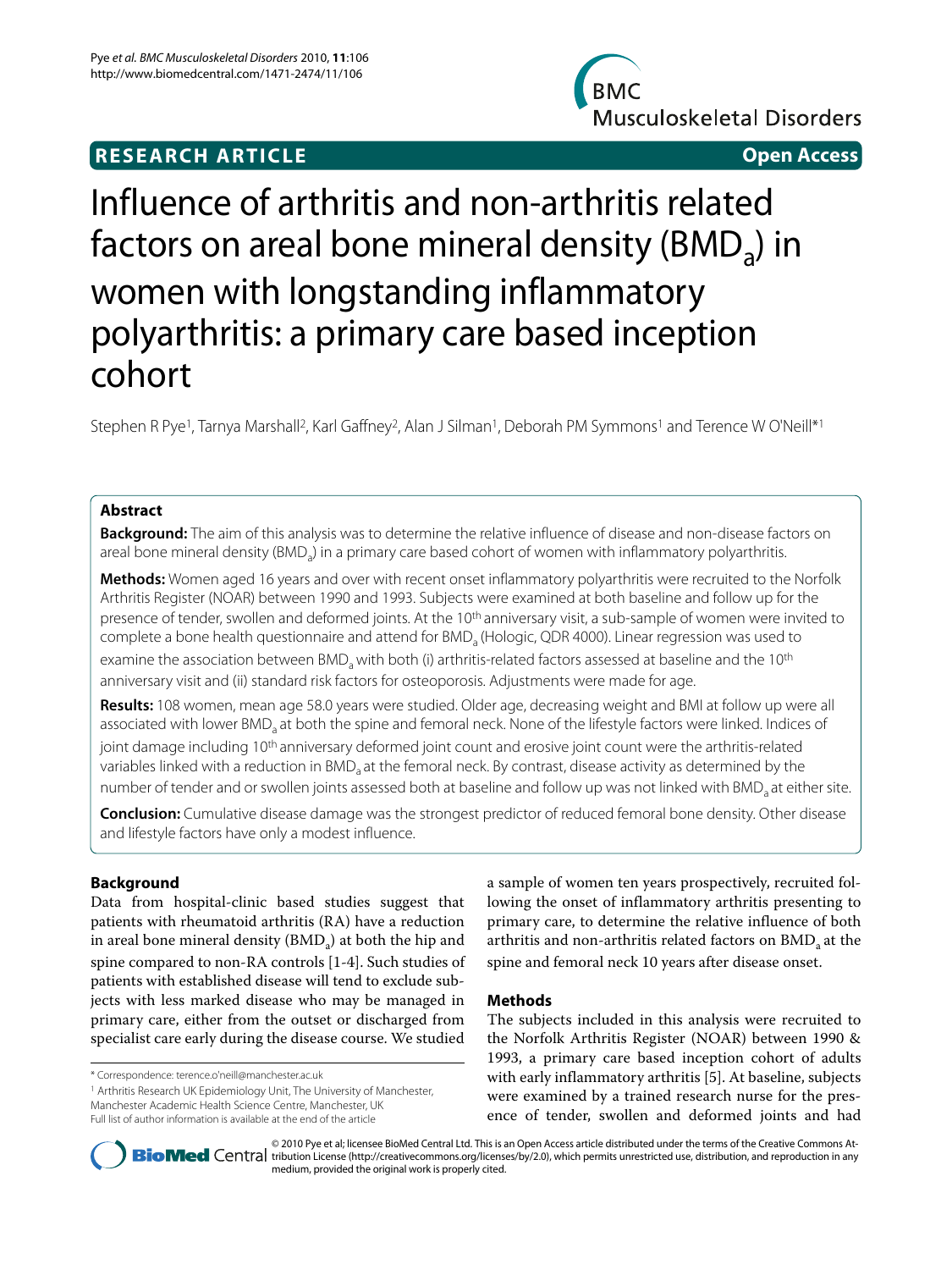blood taken for c-reactive protein (CRP) and rheumatoid factor measurement. They also completed the Health Assessment Questionnaire (HAQ) [\[6](#page-4-3)]. Subjects are followed prospectively including assessments at 5, 7 and 10 years. Radiographs of the hands were performed at 5 years on all subjects who consented, and then again at 10 years if erosive change was present on the 5 year radiograph. Radiographs were assessed according to the method of Larsen [\[7](#page-4-4)] by two independent observers. Overall scores were compared between the observers and if the scores differed by more than 10%, the films were reexamined by both observers jointly. A third person adjudicated if there was disagreement. A Larsen score of two or more for an individual joint indicated the presence of erosive change. Subjects are asked additionally at these visits about use of steroids and disease modifying antirheumatic drugs (DMARD's). NOAR subjects continue to attend for their 10<sup>th</sup> anniversary assessment. A subset (108) of those who were among the first to attend agreed to take part in a bone health survey which comprised an interviewer administered questionnaire and bone densitometry at the spine and femoral neck. The questionnaire was derived from a previously validated questionnaire on osteoporosis lifestyle risk factors [\[8](#page-4-5)] and included questions concerning:

(i) level of physical activity undertaken at work or home during three periods of adult life: 15-25 years,  $25-50$  years and  $50$  years and over (response set = light/moderate/heavy/very heavy)

(ii) time spent walking or on a bicycle out of doors each day (response set = none/< 30 minutes/30 minutes to 1 hour/> 1 hour)

(iii) if ever smoked, the number of cigarettes smoked a day

(iv) alcohol consumption in the previous year (response set = every day/5-6 days per week/3-4 days per week/1-2 days per week/less than once a week/ not at all).

It also included questions about age at menarche and menopause and use of both the oral contraceptive pill and hormone replacement therapy. The revised questionnaire was not formally validated. Height and weight were measured using standard equipment and body mass index (BMI) calculated. Bone densitometry (Hologic, QDR 4000) was performed at the spine and femoral neck sites. All aspects of the study were in compliance with the Helsinki Declaration and approved by the Norfolk Research Ethics Committee.

#### **Analysis**

Linear regression was used to determine the association between bone mineral density (BMD<sub>3</sub>) at the spine and hip and the various arthritis and non-arthritis related factors with  $BMD<sub>a</sub>$  as the dependent variable and adjust-

ments made for age. We looked at the association between arthritis related factors assessed at baseline and BMD<sub>3</sub>, and arthritis related factors assessed at 10 years and BMD<sub>3</sub>. We looked also at cumulative disease activity by combining clinical data available from the preceding assessment periods (baseline, 5, 7 and 10 years) and categorising these into tertiles. For CRP we categorised the number of times individuals had an elevated CRP level (assessed at baseline, 5 and 10 years). The results are expressed as β coefficients and 95% confidence intervals (CI). Statistical analysis was performed using STATA version 9.2 (StataCorp, 2007).

#### **Results**

#### **Subject characteristics**

A total of 108 women (mean age 58.0 years, standard deviation [SD] = 13.2) were included in the analysis. Mean height was 1.6 m, weight 57.5 Kg and body mass index 21.6 Kg/m2. Mean age at menarche was 12.8 years. Of the 38 women who had reached natural menopause, the mean age at menopause was  $48.0$  years. Mean  $BMD<sub>a</sub>$ was  $0.76$  g/cm<sup>2</sup> (SD = 0.11) at the femoral neck and 0.96  $g/cm^2$  (SD = 0.14) at the lumbar spine respectively. Fifty three percent of subjects reported walking or cycling for 1/2 an hour or more daily, while 47%, 61% and 49% of subjects reported undertaking heavy or very heavy physical activity between the ages of 15-25, 25-50 and 50 years and over respectively. Fifty one percent of subjects reported ever having smoked, while 23% reported consuming alcohol on more than one day per week. Sixty percent reported taking the oral contraceptive pill in the past and 39% were currently taking hormone replacement therapy (HRT). The median (interquartile range) swollen and tender joint counts at baseline were 7 (3-15) and 9 (4-19) and at 10 years were 2 (0-6) and 2 (0-8) respectively. The median (interquartile range) deformed joint count at 10 years was 2 (0-7). Mean CRP level at baseline and 10 years was 14.1 and 12.3 mg/L respectively. 71 (66%) subjects satisfied the American College of Rheumatology (ACR) tree criteria at baseline and 86 (80%) at 10 years. Forty eight percent of subjects reported having ever taken DMARDs and 18% reported having taken steroids during follow up. Of those who had hand radiographs performed at the 10<sup>th</sup> anniversary visit (n = 36) the median (interquartile range) number of erosive joints was 6 (3-14).

#### **Determinants of BMD.**

As expected BMD<sub>a</sub> decreased with age (per year) at both the femoral neck (β coeff = -0.003; 95%CI -0.005, -0.002) and lumbar spine (β coeff = -0.004; 95%CI -0.006, -0.002). The influence of non-arthritis related factors on  $BMD_a$ are presented in Table 1. Increasing weight (per 10 kg)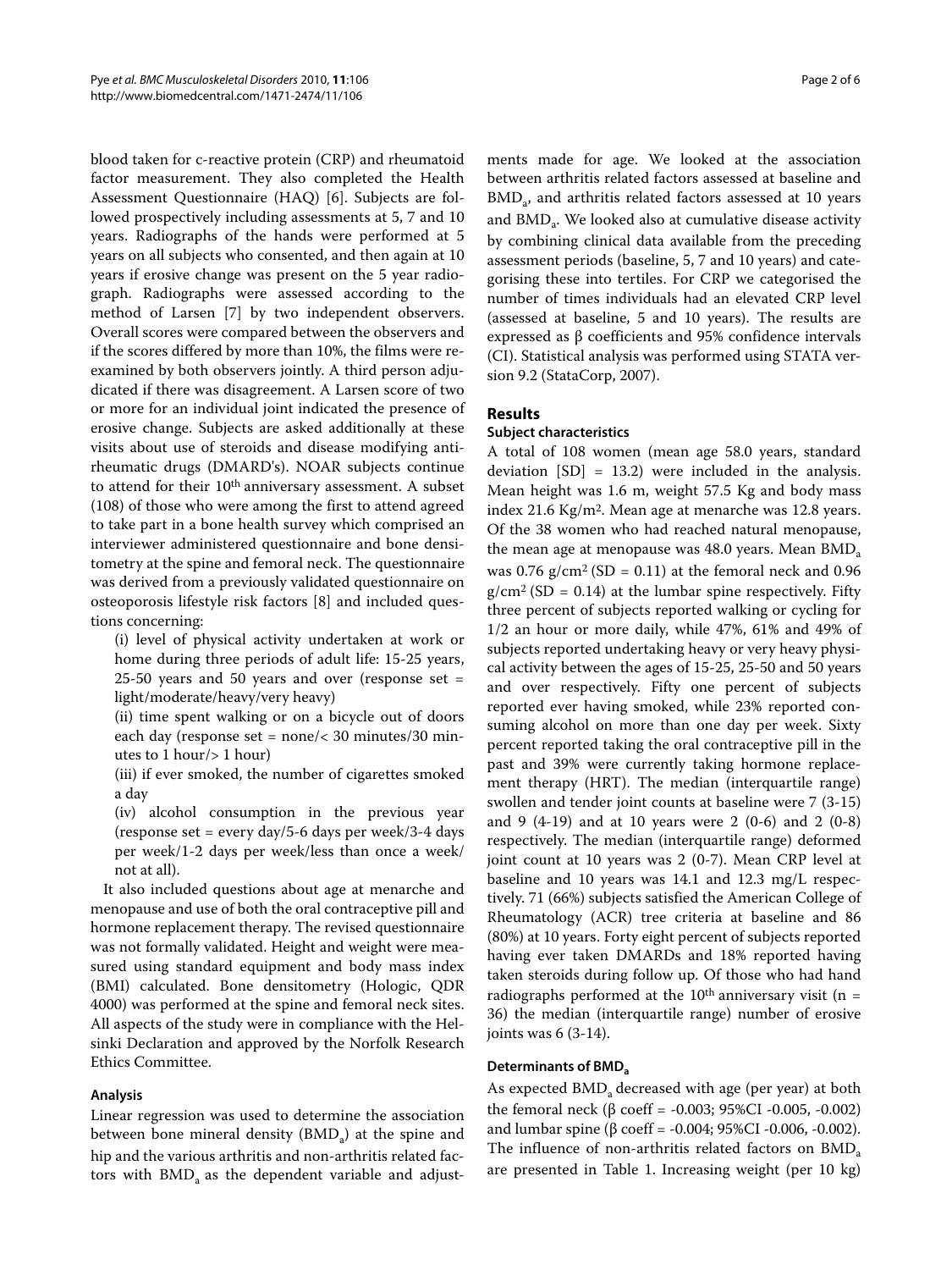|                                                                   | Femoral Neck (g/cm <sup>2</sup> ) | Lumbar Spine (g/cm <sup>2</sup> ) |  |
|-------------------------------------------------------------------|-----------------------------------|-----------------------------------|--|
|                                                                   | β1 coefficient                    | β1 coefficient                    |  |
| Height (per 10 cm)                                                | $-0.014$ $(-0.047, 0.019)$        | $0.001$ (-0.040, 0.042)           |  |
| Weight (per 10 kg)                                                | $0.030(0.004, 0.056)^*$           | $0.034(0.002, 0.066)^*$           |  |
| BMI $(kq/m2)$                                                     | $0.008$ (0.002, 0.014)*           | $0.008(0.001, 0.016)^*$           |  |
| Menarche (years)                                                  | $-0.017$ ( $-0.032$ , $-0.002$ )* | $-0.018$ ( $-0.036$ , $-0.001$ )* |  |
| Age at natural menopause (years)                                  | $0.001 (-0.004, 0.005)$           | $0.005 (-0.001, 0.010)$           |  |
| Oral contraceptive pill use: yes vs no                            | $0.005 (-0.051, 0.060)$           | $-0.002$ $(-0.069, 0.065)$        |  |
| Hormone replacement therapy: yes vs no                            | $0.027 (-0.023, 0.077)$           | $0.036 (-0.027, 0.100)$           |  |
| Walking or cycling: $>= 1/2$ hr vs < $1/2$ hr                     | $0.040 (-0.005, 0.085)$           | $-0.005$ $(-0.059, 0.050)$        |  |
| Activity aged 15-25 yrs: heavy/very heavy vs light/moderate       | $0.036(-0.008, 0.080)$            | $0.031 (-0.021, 0.084)$           |  |
| Activity aged 25-50 yrs: heavy/very heavy vs light/moderate       | $0.021$ (-0.026, 0.068)           | $0.001 (-0.057, 0.058)$           |  |
| Activity aged 50 yrs and over: heavy/very heavy vs light/moderate | $-0.023$ $(-0.078, 0.033)$        | $-0.055$ $(-0.122, 0.012)$        |  |
| Ever smoked: yes vs no                                            | $0.023$ (-0.021, 0.066)           | $-0.008$ $(-0.059, 0.042)$        |  |
| Alcohol: $>= 1 dy/wk$ vs $< 1 dy/wk$                              | $0.032$ (-0.019, 0.083)           | $-0.001$ $(-0.062, 0.061)$        |  |

#### Table 1: Influence of anthropometric, hormonal and lifestyle factors on BMD<sub>a</sub> at the spine and femoral neck.

<sup>1</sup>adjusted for age.

 $*$ p < 0.05

was associated with an increase in  $BMD<sub>a</sub>$  at both the femoral neck (β coeff = 0.030;95%CI 0.004, 0.056) and lumbar spine (β coeff = 0.034;95%CI 0.002, 0.066). Similarly, BMI was associated with a significant increase in  $BMD<sub>a</sub>$  at both measurement sites. By contrast there was no association between physical activity, either lifetime or current, as determined by walking or cycling daily, with BMD<sub>a</sub> at either the femoral neck or spine. Similarly there was no association between  $BMD<sub>a</sub>$  and smoking or alcohol consumption. Increasing age at menarche (per year) was associated with a reduction in  $BMD<sub>a</sub>$  at both the femoral neck (β coeff = -0.017; 95%CI -0.032, -0.002) and lumbar spine (β coeff = -0.018; 95%CI -0.036, -0.001). Age at natural menopause, use of the oral contraceptive pill and HRT did not appear to be linked with  $BMD<sub>a</sub>$  at either site.

The influence of arthritis-related factors assessed at both baseline and 10 years on  $BMD_a$  are shown in Table [2](#page-3-0). Disease activity expressed as active (swollen, tender or both) counts assessed either at baseline or at the 10<sup>th</sup> anniversary visit showed no association with BMD<sub>a</sub>. Those with a CRP greater than 10 either at baseline or follow up had higher  $BMD<sub>a</sub>$  (at the 10<sup>th</sup> anniversary) at both the spine and femoral neck though the confidence intervals embraced unity. Cumulative disease activity (swollen, tender joint counts) were not linked with BMD<sub>a</sub> (data not shown). For CRP, compared to those with CRP levels < 10 throughout, those who had elevated levels on one, or two or more occasions had higher  $BMD<sub>a</sub>$  at the

femoral neck (p < 0.05). DMARD use and steroid therapy (both ever and also when expressed as duration of time on therapy), were not linked with  $BMD<sub>a</sub>$  at either site. Rheumatoid factor assessed either at baseline or 10 years was unrelated to  $BMD_a$ . Disability as measured using HAQ was not linked with BMD<sub>a</sub>. Not all the subjects in this cohort satisfied ACR tree criteria for RA, either at baseline or by the 10<sup>th</sup> anniversary. However stratification by 'RA' status also showed no association with  $BMD_a$ . By contrast measures of structural damage were linked. Thus increased deformed joint count, as a measure of cumulative joint damage was linked with a reduction in BMD<sub>a</sub> at both sites. The effect was large, equivalent to approximately a 0.5 SD reduction for those above the lowest tertile of joint count and this was significant at the femoral neck. In the sub-sample of women with hand radiographs available those in both the mid and upper tertile of erosive joint count had lower  $BMD<sub>a</sub>$  at both the hip and spine than those in the lower tertile though the result was significant for those in the middle tertile only.

#### **Discussion**

In this inception cohort of women presenting to primary care with inflammatory polyarthritis there were several interesting findings relating to  $BMD<sub>a</sub>$  assessed after 10 years. Standard osteoporosis risk factors apart from age and body mass had relatively little impact. Of the disease factors considered those relating to activity and disability were not predictive of bone loss, whereas measures of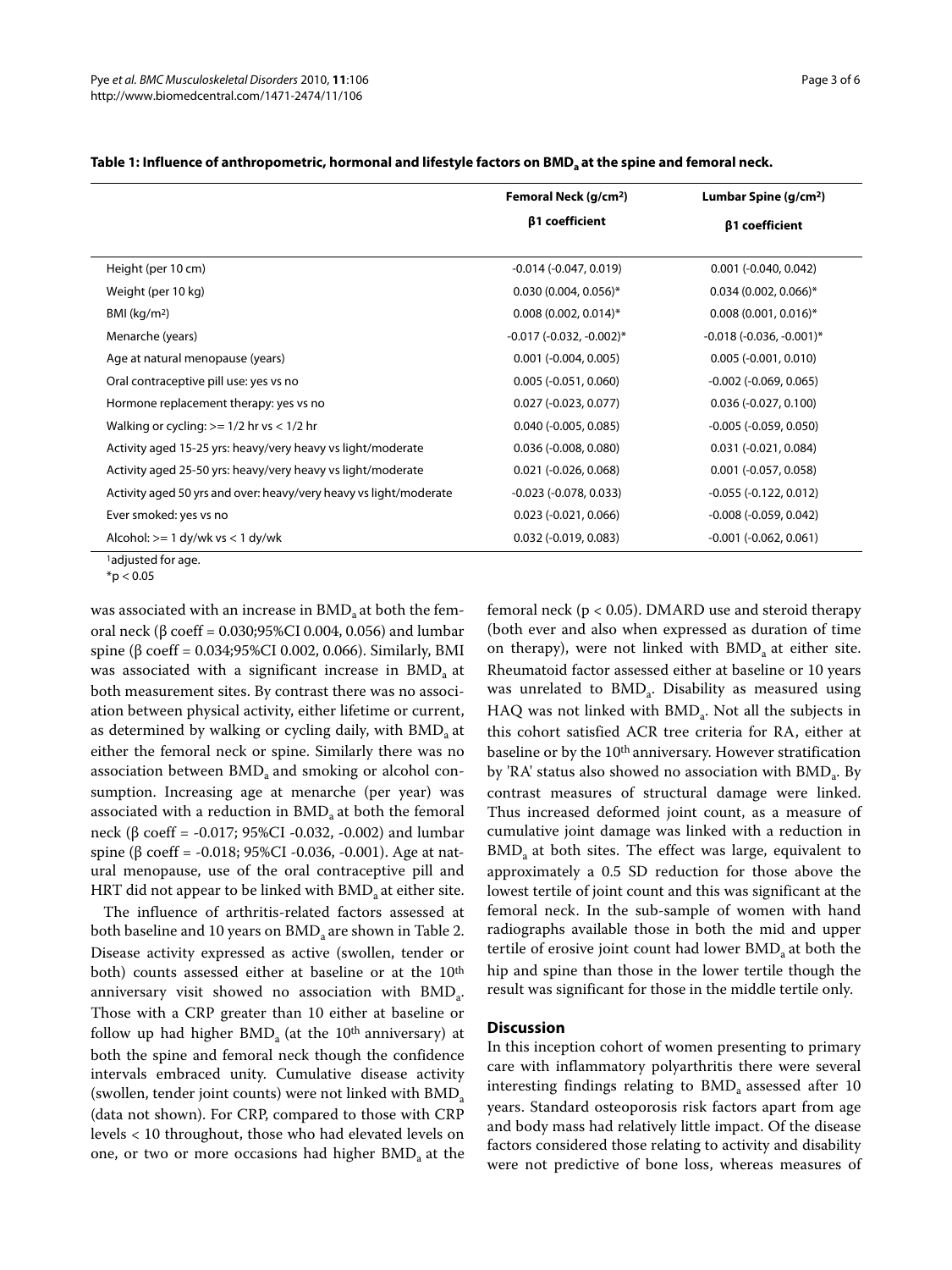|                                    | <b>Baseline</b>                                     |                                                            | <b>10th Anniversary</b>                             |                                                            |
|------------------------------------|-----------------------------------------------------|------------------------------------------------------------|-----------------------------------------------------|------------------------------------------------------------|
|                                    | Femoral Neck (g/cm <sup>2</sup> )<br>β1 coefficient | Lumbar Spine (g/cm <sup>2</sup> )<br><b>β1</b> coefficient | Femoral Neck (g/cm <sup>2</sup> )<br>β1 coefficient | Lumbar Spine (g/cm <sup>2</sup> )<br><b>β1</b> coefficient |
| Swollen joint count:               |                                                     |                                                            |                                                     |                                                            |
| Lower                              | Referent                                            | Referent                                                   | Referent                                            | Referent                                                   |
| Mid                                | $-0.043$ ( $-0.096$ , $0.009$ )                     | $0.003$ (-0.061, 0.066)                                    | $-0.015$ ( $-0.068$ , 0.039)                        | $-0.061$ $(-0.123, 0.001)$                                 |
| Upper                              | $-0.024$ $(-0.073, 0.025)$                          | $-0.012$ $(-0.071, 0.048)$                                 | $-0.018(-0.071, 0.035)$                             | $-0.020$ $(-0.081, 0.040)$                                 |
| Tender joint count:                |                                                     |                                                            |                                                     |                                                            |
| Lower                              | Referent                                            | Referent                                                   | Referent                                            | Referent                                                   |
| Mid                                | $0.001 (-0.051, 0.052)$                             | $-0.020$ $(-0.081, 0.042)$                                 | $-0.025$ $(-0.075, 0.026)$                          | $-0.015 (-0.075, 0.045)$                                   |
| Upper                              | $-0.023$ $(-0.076, 0.029)$                          | $-0.027$ ( $-0.090$ , 0.036)                               | $0.004$ (-0.051, 0.058)                             | $-0.007$ $(-0.070, 0.057)$                                 |
| Both swollen & tender<br>jt count: |                                                     |                                                            |                                                     |                                                            |
| Lower                              | Referent                                            | Referent                                                   | Referent                                            | Referent                                                   |
| Mid                                | $0.022$ (-0.030, 0.074)                             | $-0.007$ $(-0.070, 0.056)$                                 | $-0.012$ $(-0.078, 0.055)$                          | $0.020$ (-0.059, 0.098)                                    |
| Upper                              | $-0.009$ $(-0.059, 0.040)$                          | $0.002$ (-0.058, 0.061)                                    | $-0.001$ $(-0.051, 0.048)$                          | $0.008$ (-0.050, 0.066)                                    |
| Deformed joint count:              |                                                     |                                                            |                                                     |                                                            |
| Lower                              |                                                     |                                                            | Referent                                            | Referent                                                   |
| Mid                                |                                                     |                                                            | $-0.047$ ( $-0.098$ , $0.004$ )                     | $-0.059(-0.121, 0.003)$                                    |
| Upper                              |                                                     |                                                            | $-0.067$ ( $-0.117$ , $-0.018$ )*                   | $-0.046$ ( $-0.106$ , $0.015$ )                            |
| Erosive joint count:               |                                                     |                                                            |                                                     |                                                            |
| Lower                              |                                                     |                                                            | Referent                                            | Referent                                                   |
| Mid                                |                                                     |                                                            | $-0.084$ ( $-0.160$ , $-0.008$ )*                   | $-0.126$ ( $-0.213$ , $-0.039$ )*                          |
| Upper                              |                                                     |                                                            | $-0.031$ $(-0.100, 0.039)$                          | $-0.014$ $(-0.093, 0.066)$                                 |
| CRP level:                         |                                                     |                                                            |                                                     |                                                            |
| Normal <10 mg/L                    | Referent                                            | Referent                                                   | Referent                                            | Referent                                                   |
| Elevated $\geq$ 10 mg/L            | $0.044$ (-0.003, 0.091)                             | $0.041 (-0.017, 0.100)$                                    | $0.031 (-0.013, 0.075)$                             | $0.030 (-0.026, 0.086)$                                    |
| HAQ score (0-3)                    | $-0.004$ $(-0.034, 0.027)$                          | $-0.003$ $(-0.040, 0.034)$                                 | $-0.003$ $(-0.031, 0.025)$                          | $-0.010$ $(-0.043, 0.024)$                                 |
| Steroid use (ever vs<br>never)     |                                                     |                                                            | $0.006$ (-0.055, 0.067)                             | $0.008 (-0.065, 0.081)$                                    |
| DMARD use (ever vs<br>never)       |                                                     |                                                            | $0.016$ (-0.035, 0.068)                             | $-0.016$ $(-0.079, 0.048)$                                 |

#### <span id="page-3-0"></span>Table 2: Influence of disease related factors on BMD<sub>a</sub> at the spine and femoral neck.

joint damage were strongly predictive, especially at the femoral neck.

There are several limitations which need to be considered in interpreting the results. The subjects were deliberately selected to include all cases of inflammatory polyarthritis and not restrict inclusion to those with RA. Indeed we have shown that assigning criteria for RA is unstable in this setting during the first 5 years of disease [[9\]](#page-4-6). As shown above however the results are stable independent of RA status. In this study we looked at BMD<sub>a</sub> in a subset of subjects attending their 10th anniversary visit. It is possible that those who had BMD<sub>a</sub> performed may have differed from those who did not. However, those scanned did not differ in terms of joint count (swollen joint count mean =  $3.9$  vs  $3.1$ ;  $p = 0.11$ ), HAQ score (mean  $= 1.02$  vs 1.04; p = 0.82), or CRP level (mean = 12.3 mg/L vs 13.3;  $p = 0.59$ ), from those who did not providing some reassurance against selection bias though we can not exclude this. Hand radiographs at the 10<sup>th</sup> anniversary were only available on a proportion of the subjects. In order to have a 10th anniversary radiograph, erosive change had to be present on the 5<sup>th</sup> anniversary radiograph, so it is likely that these subjects had more severe disease. Indeed we found these subjects to be slightly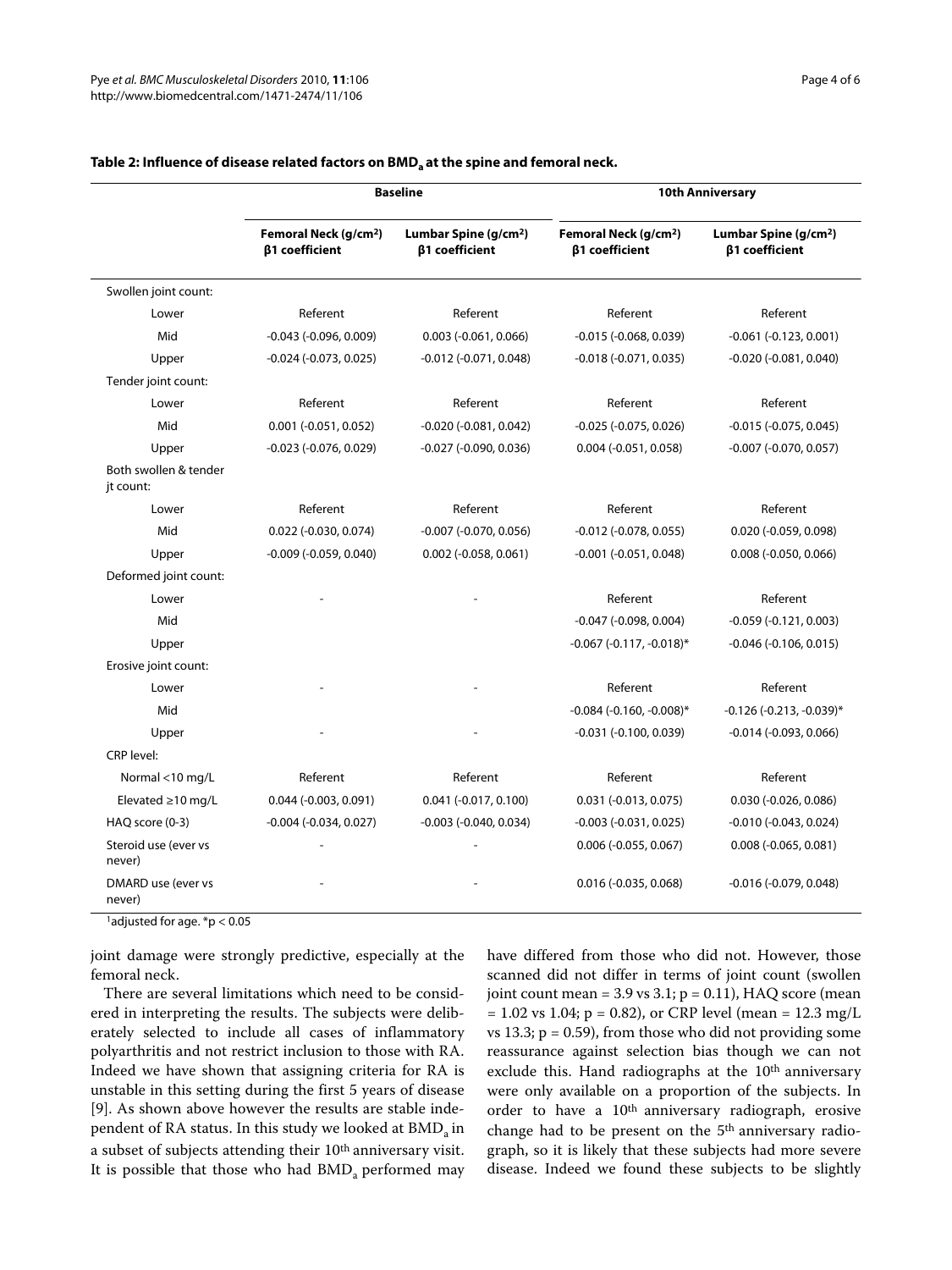older, have more joint involvement, higher CRP levels and HAQ score compared to those who did not have a 10th anniversary hand radiograph. We did not have data on current smoking or OCP use at the time of bone density assessment or during the 10 year period of the study, so the influence of these could not be assessed. Finally the sample size was relatively small and the study had limited power to detect weak associations.

The lack of influence of disease activity on bone loss might be explained by measurement imprecision in relation to the joint counts. In an attempt to minimise this all of the assessments were undertaken by trained research nurses; annual comparative assessments were conducted to ensure standardisation of assessment. Four patients (with active joints) were invited to take part in the assessment process. Each nurse assessed each patient together with an independent observer. The results were compared, discrepancies discussed and repeat examinations performed as necessary to ensure agreement. Further any such imprecision should have applied equally to deformed joint counts which are perhaps harder to standardise, yet which showed a strong influence on BMD<sub>a</sub>.

Data from some though not all studies of patients with RA have suggested an association between disease activity assessed using erythrocyte sedimentation rate (ESR) or CRP and reduced bone mass [\[4](#page-4-1)[,10](#page-4-7),[11](#page-5-0)]. In our long term follow up study, we observed a trend towards a positive association between CRP and bone mass, though the association did not attain statistical significance. This positive association has been reported previously though the mechanism is unclear [\[4](#page-4-1)].

In contrast to some though not all studies [[2,](#page-4-8)[10,](#page-4-7)[12-](#page-5-1)[15](#page-5-2)], we found no influence of corticosteroid use. We looked, however, only at ever use of steroids during the follow up period. There was insufficient information about dose of steroids used during the follow up period to allow assessment of the impact of current or cumulative dose in the study.

Previous studies have shown an inverse association with joint damage in RA as expressed by the Larsen score and  $BMD<sub>a</sub>$  by dual energy x-ray absorptiometry (DXA) [[16-](#page-5-3)[18](#page-5-4)]. In our study disease damage as determined both by the deformed joint count and erosive joint count at follow up was linked with increased bone loss. Such measures presumably represent a better marker of cumulative disease activity resulting over a long period in joint damage - though additional factors including immobility related bone loss may also be a factor. Many of the lifestyle factors investigated, such as smoking, exercise and hormonal use, had no significant influence on  $BMD<sub>a</sub>$  in this group. It is possible that associations with these variables were masked given the presence of longstanding arthritis. As expected based on studies of women without inflammatory arthritis, increasing age at menarche, weight and body mass index were linked with increased  $BMD<sub>a</sub>[19-21].$  $BMD<sub>a</sub>[19-21].$  $BMD<sub>a</sub>[19-21].$  $BMD<sub>a</sub>[19-21].$ 

#### **Conclusions**

In summary, in this group of women with longstanding inflammatory polyarthritis, cumulative disease damage was the strongest predictor of reduced bone density. Other disease and lifestyle factors had only a modest influence.

#### **Competing interests**

The authors declare that they have no competing interests.

#### **Authors' contributions**

SP performed the statistical analysis and drafted the manuscript. TM participated in the design and data collection of the study and contributed to the drafting of the manuscript. KG participated in the design and data collection of the study and contributed to the drafting of the manuscript. AJS conceived the study, participated in its design and coordination and helped to draft the manuscript. DPMS conceived the study, participated in its design and coordination and helped to draft the manuscript. TWO conceived the study, participated in its design and coordination and helped to draft the manuscript. All authors read and approved the final manuscript.

#### **Acknowledgements**

We thank participants and general practitioners in NOAR. NOAR is supported by funding from Arthritis Research UK.

#### **Author Details**

1 Arthritis Research UK Epidemiology Unit, The University of Manchester, Manchester Academic Health Science Centre, Manchester, UK and 2Norfolk and Norwich University Hospitals Trust, Norwich, UK

#### Received: 27 October 2009 Accepted: 28 May 2010 Published: 28 May 2010

#### **References**

- <span id="page-4-0"></span>1. Deodhar AA, Woolf AD: BMD measurement and bone metabolism in rheumatoid arthritis. A revie[w](http://www.ncbi.nlm.nih.gov/entrez/query.fcgi?cmd=Retrieve&db=PubMed&dopt=Abstract&list_uids=8624634)**.** Br J Rheumatol 1996, 35:309-22.
- <span id="page-4-8"></span>2. Haugeberg G, Uhlig T, Falch JA, Halse JI, Kvein TK: Bone mineral density and frequency of osteoporosis in female patients with rheumatoid arthritis. Results from 394 patients in the Oslo County Rheumatoid Athritis register**.** Arthritis Rheum 2000, 43:522-30.
- 3. Kroot EJJA, Laan RFJM: BMD in rheumatoid arthritis**[.](http://www.ncbi.nlm.nih.gov/entrez/query.fcgi?cmd=Retrieve&db=PubMed&dopt=Abstract&list_uids=10948750)** Clin Exp Rheumatol 2000, 18(Suppl 21):S12-5.
- <span id="page-4-1"></span>4. Sivas F, Barca N, Onder M, Ozoran K: The relation between joint erosion and generalised osteoporosis and disease activity in patients with rheumatoid arthriti[s](http://www.ncbi.nlm.nih.gov/entrez/query.fcgi?cmd=Retrieve&db=PubMed&dopt=Abstract&list_uids=16625342)**.** Rheumatol Int 2006, 26:896-9.
- <span id="page-4-2"></span>5. Symmons DPM, Silman AJ: The Norfolk Arthritis Register (NOAR)**.** Clin Exp Rheumatol 2003, 21:S94-9.
- <span id="page-4-3"></span>6. Fries JF, Spitz P, Kraines RG, Holman HR: Measurement of patient outcomes in arthritis**.** Arthritis Rheum 1980, 23:137-45.
- <span id="page-4-4"></span>7 Larsen A, Dale K, Fek M: Radiographic evaluation of rheumatoid arthritis and related conditions by standard reference films**.** Acta Radiol Diagn (Stockh) 1977, 18:481-91.
- <span id="page-4-5"></span>8. O'Neill TW, Cooper C, Algra D, Pols HAP, Agnusdei D, Dequeker J, et al.: Design and Development of a Questionnaire for Use in a Multicentre Study of Vertebral Osteoporosis in Europe: The European Vertebral Osteoporosis Study (EVOS)**.** Rheumatol Eur 1995, 24:75-81.
- <span id="page-4-6"></span>Symmons DPM, Hazes JMW, Silman AJ: Cases of early inflammatory polyarthritis should not be classififed as having rheumatoid arthritis**.** J Rheumatol 2003, 30:902-4.
- <span id="page-4-7"></span>10. Laan RFJM, Buijs WCAM, Verbeek ALM, Draad MP, Corstens FHM, Putte LBA van de, van Riel PLCM: Bone mineral density in patients with recent onset rheumatoid arthritis: influence of disease activity and functional capacity**.** Ann Rheum Dis 1993, 52:21-6.